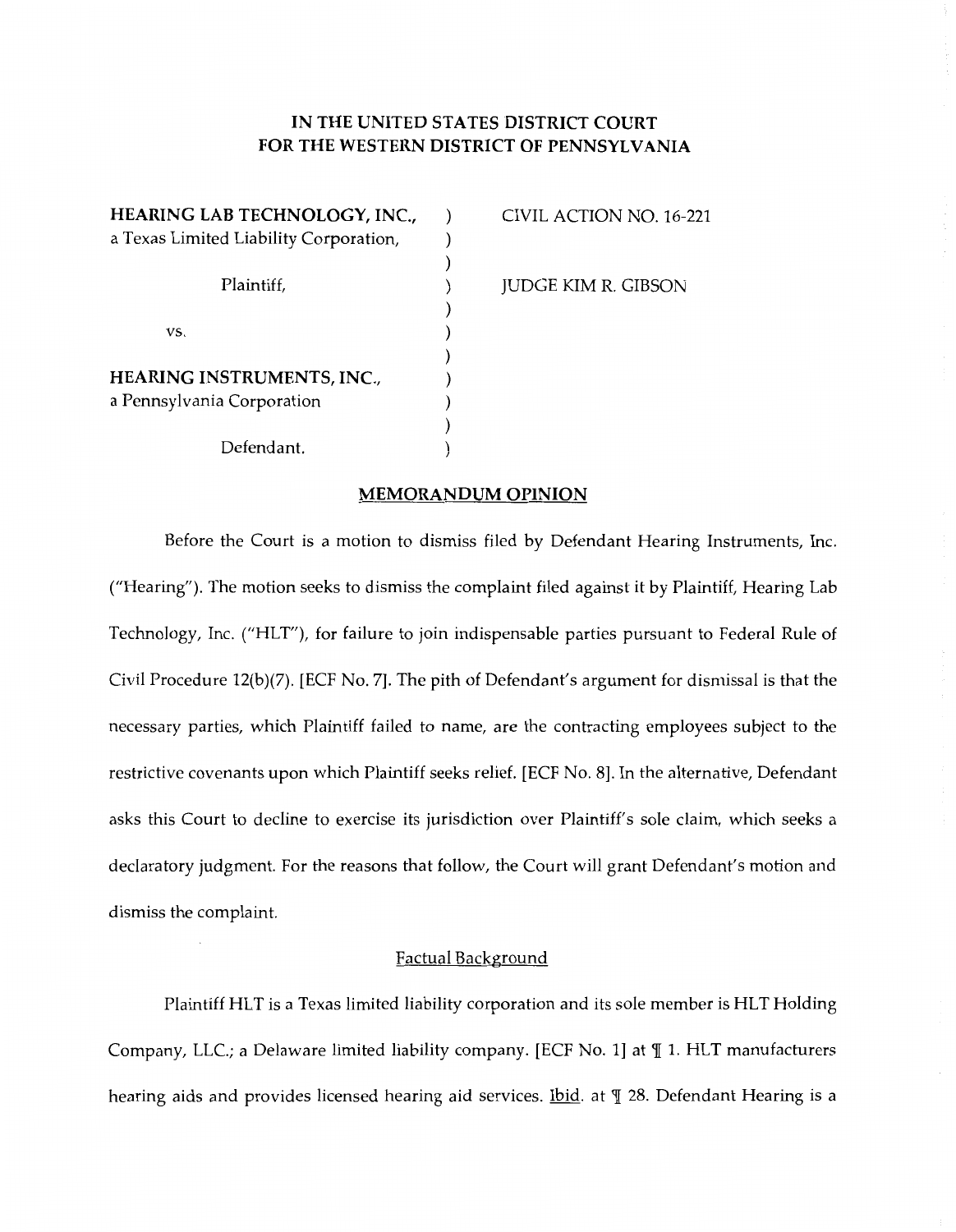Pennsylvania corporation that provides hearing aid services and products under the Hearing Instruments and Miracle-Ear® brand. Id. at ¶¶ 2 and 29.

Josh Strickland ("Strickland") is an HLT employee at its Sam's Club Hearing Center location in Altoona, Pennsylvania where he serves as a District Manager. Id. at  $\P$  50. Previously, Defendant employed Strickland at its Hearing Instruments in Greensburg, Pennsylvania, approximately seventy-five miles from Altoona, Pennsylvania. Id. at  $\parallel$  40. Strickland also worked for Defendant at its Monroeville, Pennsylvania and Pittsburgh, Pennsylvania locations, approximately eighty-six to ninety-seven miles from Altoona. Id. On August 2, 2010, Strickland signed an Employment Agreement ("Strickland Agreement") with Defendant agreeing that upon termination of his employment and two years thereafter, he would not

directly or indirectly recruit or hire any employee of the Company, or otherwise induce such employee to leave the employment of the Company, to become an employee of or otherwise be associated with me or any company or business with which I am or may become associated, nor will I directly or indirectly solicit present or former clients or customers of the Company.

Id. at  $\mathbb I$  44 (quoting Exhibit D,  $\mathbb I$  15). On November 15, 2013, Strickland terminated his employment with Defendant and began employment with Plaintiff. Id. at III 41 and 49.

Williams M. Evans ("Evans") is an HLT employee at its Sam's Club Hearing Center location in Altoona, Pennsylvania. *Id.* at  $\mathbb{I}$  27. Previously, Defendant employed Evans at its Hearing Instruments location in Bedford, Pennsylvania, approximately forty miles from Plaintiff's Sam's Club location. Id. at  $\P\P$ 11-12. On May 16, 2011, Evans signed an Employment Agreement ("Evans Agreement") with Defendant agreeing that upon termination of his employment and two years thereafter, he would not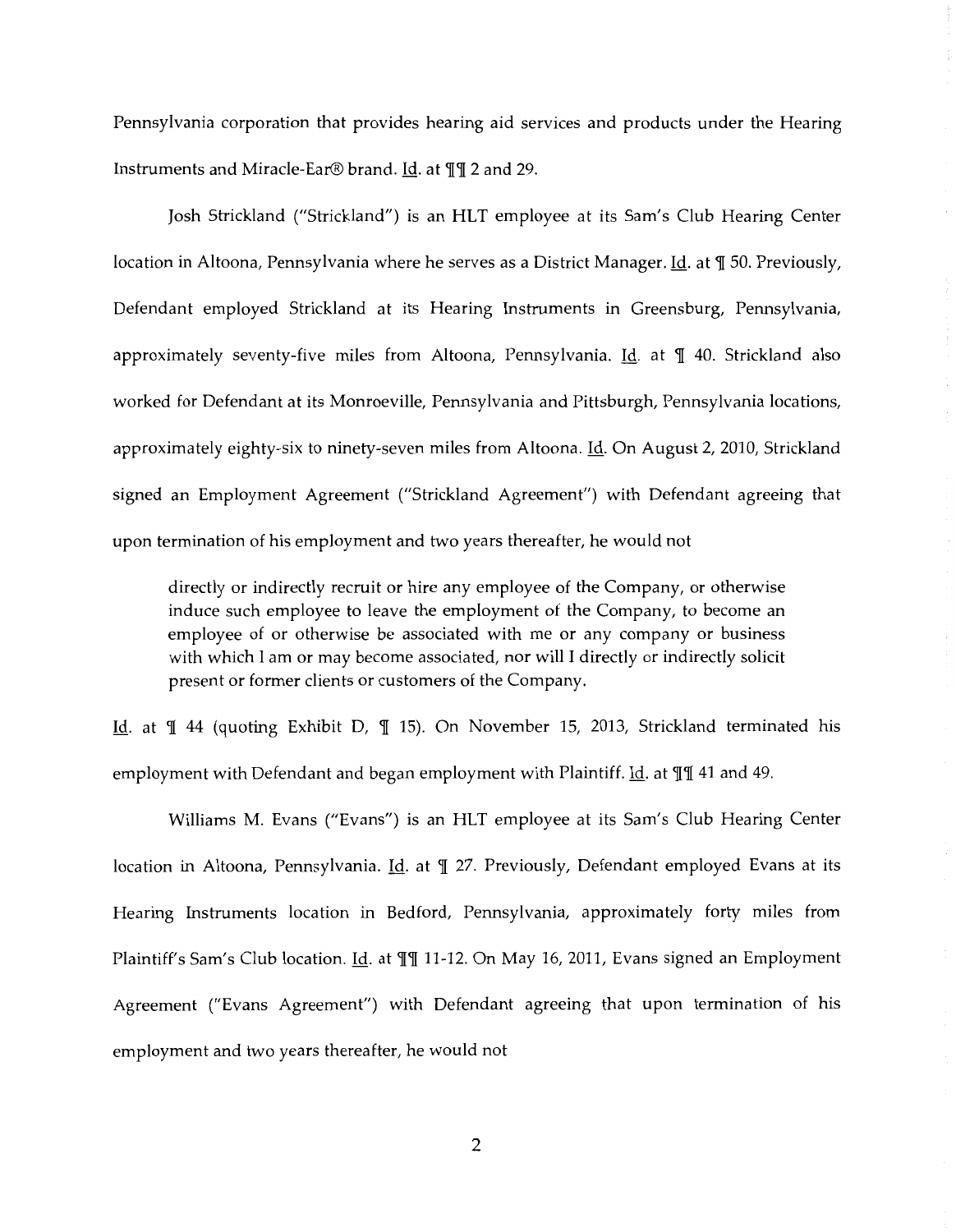own, maintain, engage in, be employed by, advise, assist, invest in, make loans to, or have any interest whatsoever in any business which is the same as or substantially similar to the Company's business, or that of any Company affiliate or parent, and which is located within the non-exclusive area served by Employee or within a radius of 20 miles thereof.

Id. at  $\mathbb{I}$  20 (quoting [ECF No. 1] Exhibit A,  $\mathbb{I}$  15). On February 2, 2016, Evans terminated his

employment with Defendant and began employment with Plaintiff. Id. at  $\P$  11 and 27.

On March 1, 2016, Defendant sent Strickland, Evans, and Plaintiff a cease and desist

letter. [ECF No. 1] Exhibit B and C. The Evans letter requested confirmation in writing that

(1) [Evans] will immediately stop working at HLT/Sam's Club Altoona, (2) [Evans] will not work at any HLT/Sam's Club location within a 20 mile radius of where you worked at Hearing Instruments from February 12, 2016 to February 12, 2018. This includes within a 20 mile radius of Hearing Instruments' Altoona, Greensburg, Bedford, Indiana, Somerset, Johnstown and Camp Hill locations.

[ECF No. 1] Exhibit Bat 2. The Strickland letter alleged that Strickland's solicitations "to induce

current or former employees of Hearing Instruments to work for HLT in breach of their Employment Agreements, including Mr. Evans, are actionable as tortious interference with contract and unfair competition." [ECF No. 1] at  $\P$  51. The letter addressed to HLT demanded "HLT employees [] refrain from further soliciting Hearing Instruments' employees and former employees to work for HLT in violation of their Employment Agreements." [ECF No. 1] Exhibit Cat 2.

On October 20, 2016, HLT filed a complaint for declaratory judgment alleging that the restrictive covenants in the Strickland Agreement and Evans Agreement are, as a matter of law, void and unenforceable pursuant to 28 U.S.C. § 2201(a). [ECF No. 1] at  $\P$  1 38 and 55. Plaintiff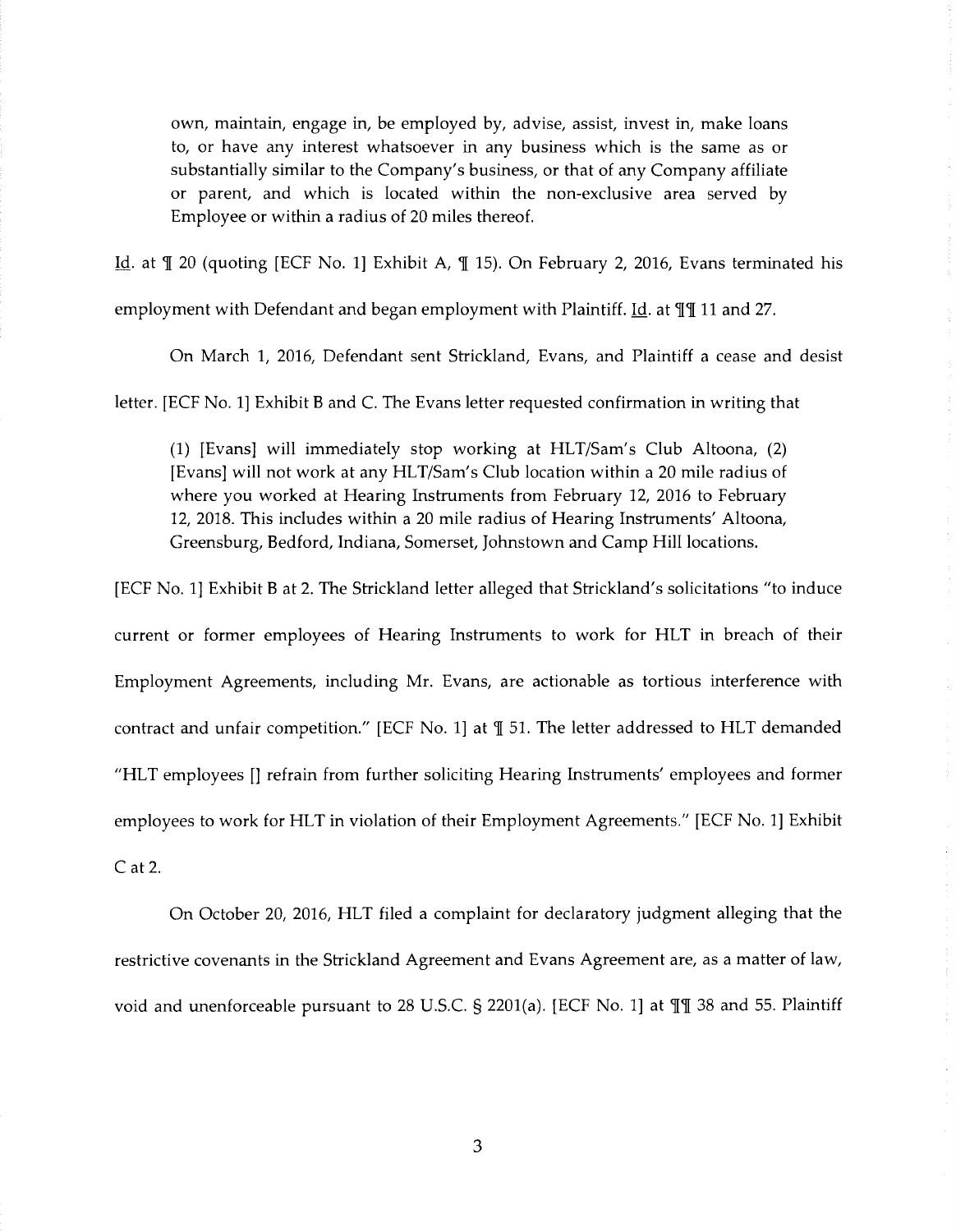further alleges the agreements do not prohibit HLT from employing Strickland and Evans.<sup>1</sup> Id. Plaintiff's declaratory judgment claim is the only claim brought.

On December 19, 2016, over nine months after sending its cease and desist letter, Defendant filed the following complaints in the Court of Common Pleas of Cumberland County, Pennsylvania: (1) Breach of Contract against Evans; (2) Violation of the Pennsylvania Uniform Trade Secrets Act against HLT and Evans; (3) Tortious Interference with Contract against HLT and Strickland; ( 4) Tortious Interference with Current and Prospective Business Relationships against HLT, Evans, Strickland; and (5) Unfair Competition against HLT, Evans, and Strickland. [ECF No. 8] at 4. Notably, one day after filing its state court claims, Defendant filed the instant motion to dismiss Plaintiff's declaratory judgment claim on December 20, 2016. [ECF No. 7]. The parties have fully briefed the issues and this matter is ripe for disposition.

#### Failure to Join an Indispensable Party

A party may seek to dismiss a complaint for failure to join a required party under Federal Rule of Civil Procedure 12(b)(7). As with (12)(b)(6) challenges, in analyzing a motion under Rule 12(b)(7) the court must accept as true all factual allegations in the complaint and draw all inferences from the facts alleged in the light most favorable to the non-moving party. See Jurimex Kommerz Transit G.M.B.H. v. Case Corp., 65 Fed.Appx. 803, 805 (3d Cir. 2003). In evaluating a 12(b)(7) motion, the court applies the two-part test found in Federal Rule of Civil Procedure 19. Rule 19(a) provides that an absent person is a necessary party if he is subject to service of process and either: (1) in his absence, complete relief cannot be accorded

<sup>1</sup> Notably, Defendant did not allege that Strickland breached his employment agreement presumably because the two-year time restraint on the covenant not to compete expired November 15, 2015.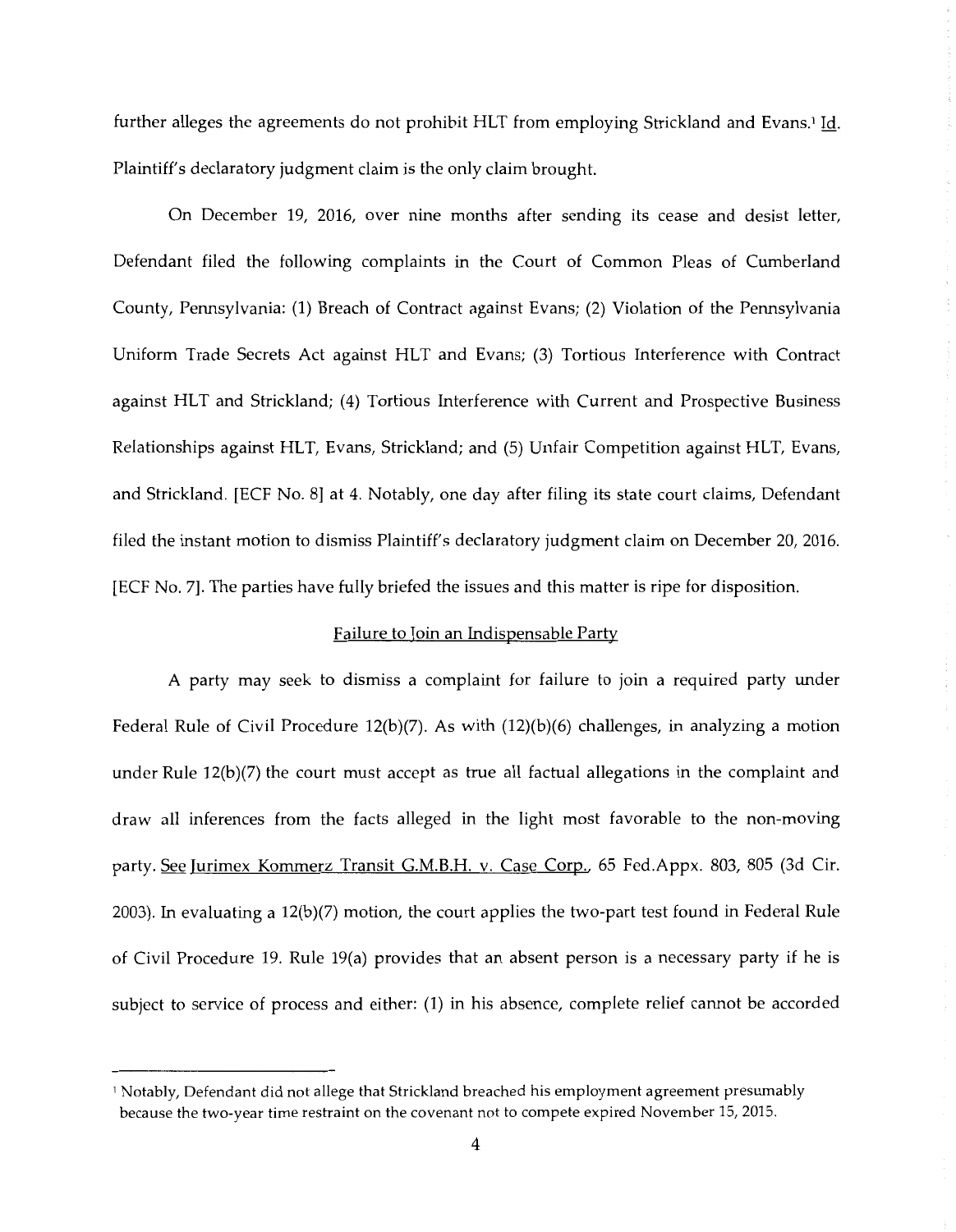among the parties; or (2) the absent person claims an interest in the subject matter of the case and his absence will, as a practical matter, prejudice his ability to protect that interest or result in multiple or otherwise inconsistent obligations. Evidence outside the pleadings may be considered. See Cummings v. Allstate Ins. Co., CIV.A. 11-02691, 2011 WL 6779321, at \*3 (ED.Pa. Dec. 27, 2011) (citations omitted).

If a person is necessary under Rule 19(a) but cannot be joined, the court must determine whether the case should proceed among the existing parties or be dismissed. Fed. R. Civ. P. 19(b). In making this determination, the court must consider the extent to which prejudice will result to the non-party or the current parties as a result of the non-party's absence, the extent to which any such prejudice could be lessened, whether a judgment rendered in the non-party's absence would be adequate, and whether the plaintiff has an adequate remedy if the case were to be dismissed. Fed. R. Civ. P. 19(b)(1)-(4). If a party is deemed necessary under Rule 19(a)(1), that party must be joined if feasible. Pittsburgh Logistics Sys., Inc., 669 F.Supp.2d at 617. Otherwise, if the party is not deemed necessary under Rule  $19(a)(1)$ , the court's analysis is finished. See Id. at 617.

#### A. **Analysis**

Defendant moves to dismiss the complaint under Federal Rule of Civil Procedure 12(b)(7) for failure to join necessary and indispensable parties. [ECF No. 7]. The Court must decide whether it can accord meaningful relief to the parties absent joinder of Strickland and Evans. After review, the Court answers the question in the negative. Defendant argues, "Evans and Strickland are the employees subject to the restrictive covenants upon which [Plaintiff] bases its request for declaratory judgment." [ECF No. 8] at 7. Plaintiff responds that it merely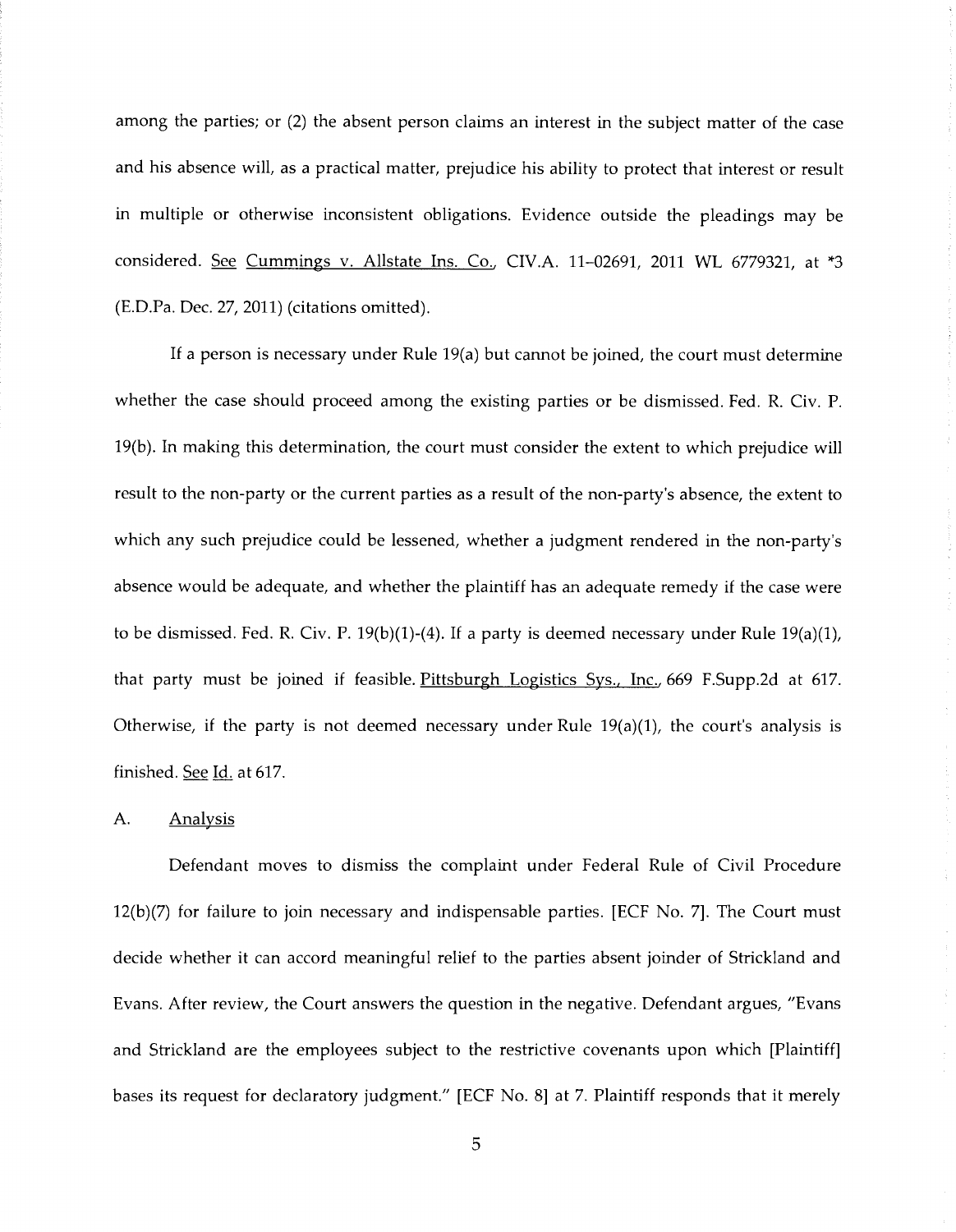"seeks a judicial declaration regarding its right [to] employ individuals as it chooses." The judicial declaration, however, involves construing the restrictive covenants of Defendant's employment contracts. [ECF No. 16] at 11.

Defendant asserts that the employment relationship between the nonparties and Plaintiff will be directly affected by the outcome of Plaintiff's claim. [ECF No. 8] at 9. Defendant attached the Evans agreement and Evans cease and desist letter to the HLT cease and desist letter. Plaintiff presented these documents, and included the Strickland agreement, praying that this court construe them in its favor. Specifically, Plaintiff seeks a declaration that the "two-year restriction" and "purported designated territory" in the covenants are "far greater than necessary." [ECF No. 1] at III 22 and 23. Defendant, Evans, and Strickland are the only parties to the contracts at issue. [ECF No. 1] at Exhibit A and D. Parties to a contract at the heart of a dispute are considered necessary parties. See PNC Fin. Servs. Grp., Inc. v. Daly, No. 14CV0335, 2014 WL 2154968, at \*4 (W.D. Pa. May 22, 2014) (holding the nonparty was not necessary because, *inter alia*, it was a non-signatory to employment agreement). Although Plaintiff cites authority to support its assertion that restrictive covenants can be construed without joining the employees at issue, the cases cited are generally not applicable. [ECF No. 16] at  $6<sup>2</sup>$ 

Construing the employment agreements may necessarily affect the rights of the contracting parties because Evans and Strickland have a "substantial interest in the subject matter of this action". Glades Pharm., LLC v. Call, Inc., 2005 WL 563726, at \*3 (E.D. Pa. Mar. 9,

<sup>&</sup>lt;sup>2</sup> Plaintiff offers Marchionda v. Precision Kidd Steel Co. to support this theory but the court in that case held that Defendant did not show the nonparty was indispensible because, inter alia, the nonparty was a party to an irrelevant agreement. Marchionda v. Precision Kidd Steel Co., 2015 WL 3825420, at \*2 (W.D. Pa. June 19, 2015). Thus, this case is not on point here, where Strickland and Evans are parties to agreements that are very much relevant.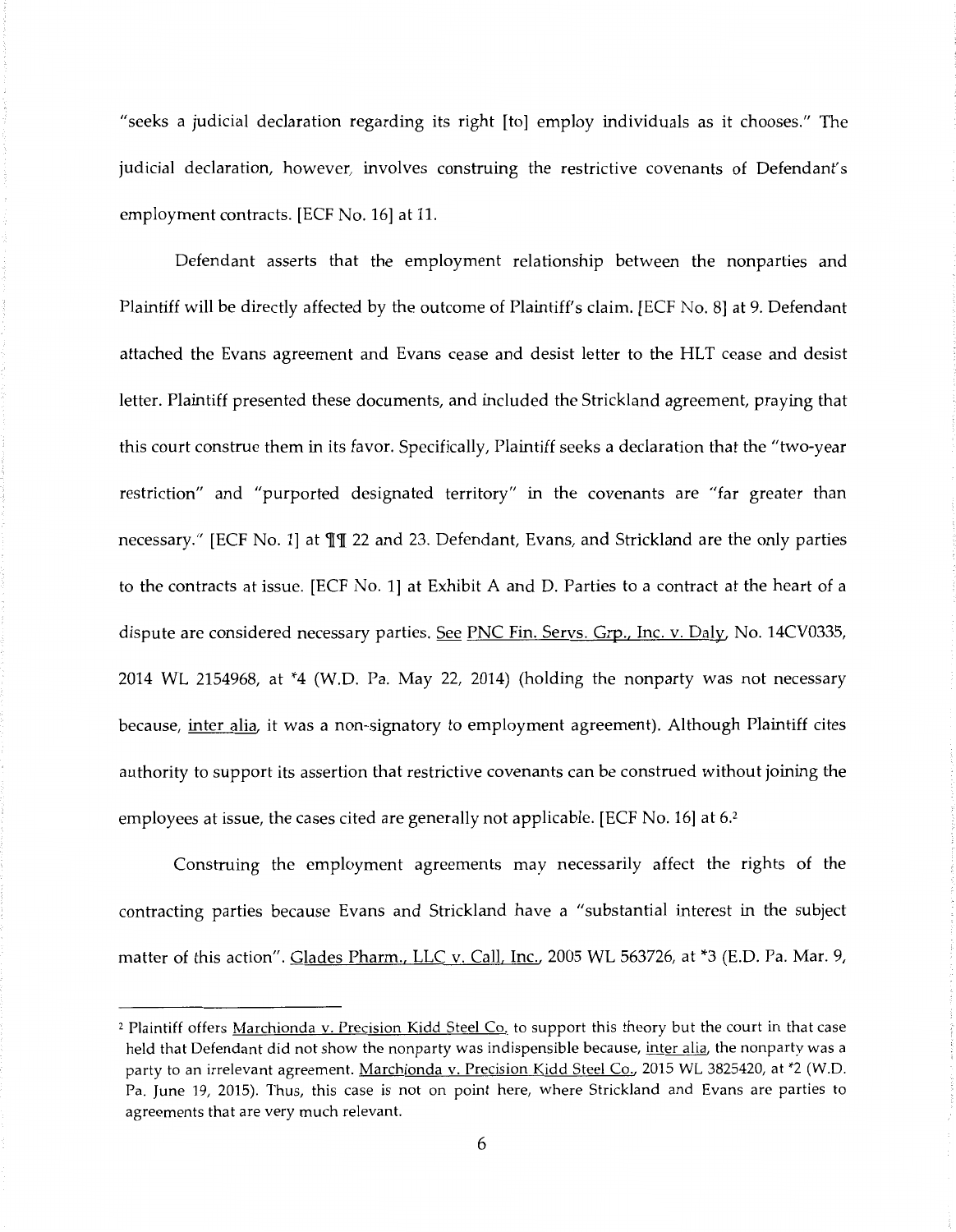2005). The interests of both Evans and Strickland will be affected if this court adjudicates their rights under their employment agreements as Plaintiff is praying the time, geographical restraints, and non-solicitation provisions are deemed unreasonable. The result would potentially allow the nonparties to remain employed and protect them from claims of tortious interference. Alternatively, were Plaintiff to ultimately lose, the employment of Strickland and Evans would potentially be jeopardized.

The Court exercises diversity jurisdiction over this case pursuant to 28 U.S.C. § 1332(a) because the amount in controversy exceeds \$75,000, exclusive of interests and costs, and the suit is between citizens of different states. [ECF No. 1] at  $\P$  3. Both Evans and Strickland are citizens of Pennsylvania, the state in which the Defendant is incorporated. [ECF No. 1] at  $\P$  2, Exhibit C, Exhibit E. Joining Evans and Strickland as Plaintiffs is not feasible under Rule 19(a) inasmuch as it would defeat diversity citizenship. Gen. Refractories Co. v. First State Ins. Co., 500 F.3d 306, 312 (3d Cir. 2007).

#### B. Rule 19(b) Factors

The court must now determine if the complaint should be dismissed or continued under the four Rule 19(b) factors. As stated above, once a court concludes that a nonparty is necessary, it then must weigh the following factors to determine if the case can proceed without the nonparty: (1) the extent to which prejudice will result to the non-party or the current parties as a result of the non-party's absence, (2) the extent to which any such prejudice could be lessened, (3) whether a judgment rendered in the non-party's absence would be adequate, and ( 4) whether the Plaintiff has an adequate remedy if the case were to be dismissed. Fed. R. Civ. P.  $19(b)(1)-(4)$ .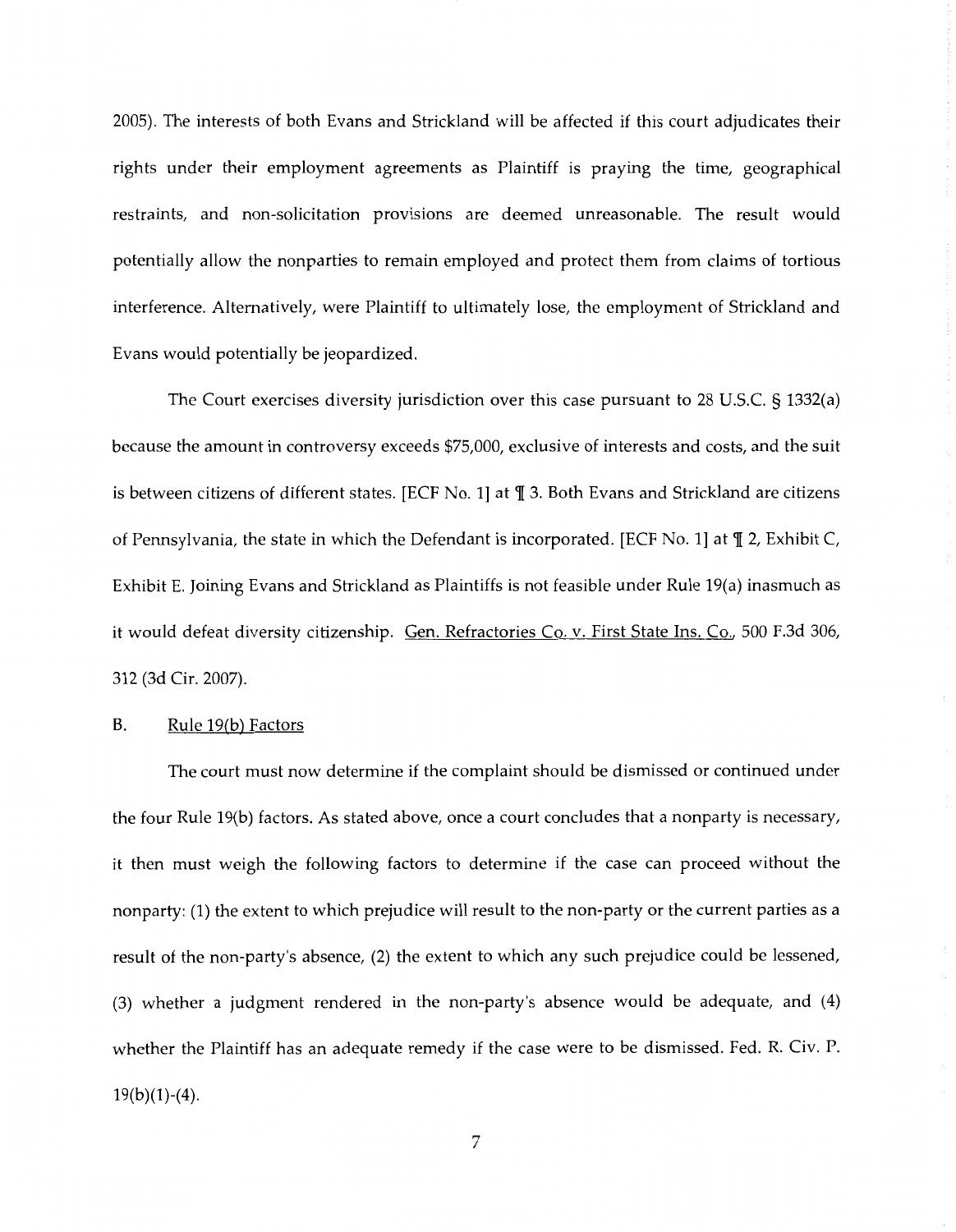Under the first factor, the outcome of this proceeding may prejudice Evans and Strickland because the "adjudication of [their] rights ... may impair or impede [their] ability to" remain employed. Glades Pharm., LLC, 2005 WL 563726 at 4. Under the second factor, the court cannot lessen the prejudice because Evans and Strickland are parties to the contracts at issue. Id. Although Plaintiff claims it "did not bring this action to determine whether it needs to terminate either employee," its prayer for relief, nonetheless, asks the court to declare their employment covenants "void and unenforceable". [ECF No. 16] at 8; [ECF No.1] at 111 38 and 55. Despite its intent to further employ Evans and Strickland, relief rests in adjudicating their rights. The Court cannot conclude that Plaintiff's nonbinding assertion that it does not intend to terminate their employment is sufficient to eliminate their interest in the matter.

Under the third factor, a judgment in the absence of Evans and Strickland may or may not be adequate. Although Plaintiff may be afforded declaratory relief in the instant action, Defendant has already commenced a state action under the same facts against Plaintiff, Evans, and Strickland that also alleges violation of the Pennsylvania Uniform Trade Secrets Act, tortious interference with contract, tortious interference with current and prospective business relationships, and unfair competition. [ECF No. 8] at Exhibit A. Relief here may not resolve the dispute or completely protect Plaintiff's interests as to those state claims. Any results here may also adversely affect the litigation interest of Plaintiff, Evans, and Strickland.

Plaintiff asserts this factor is not in favor of indispensability because this court could settle the geographical dispute in the covenant. [ECF No. 16] at 9. This position fails to address how such a holding would adequately address the remaining claims in the instant dispute or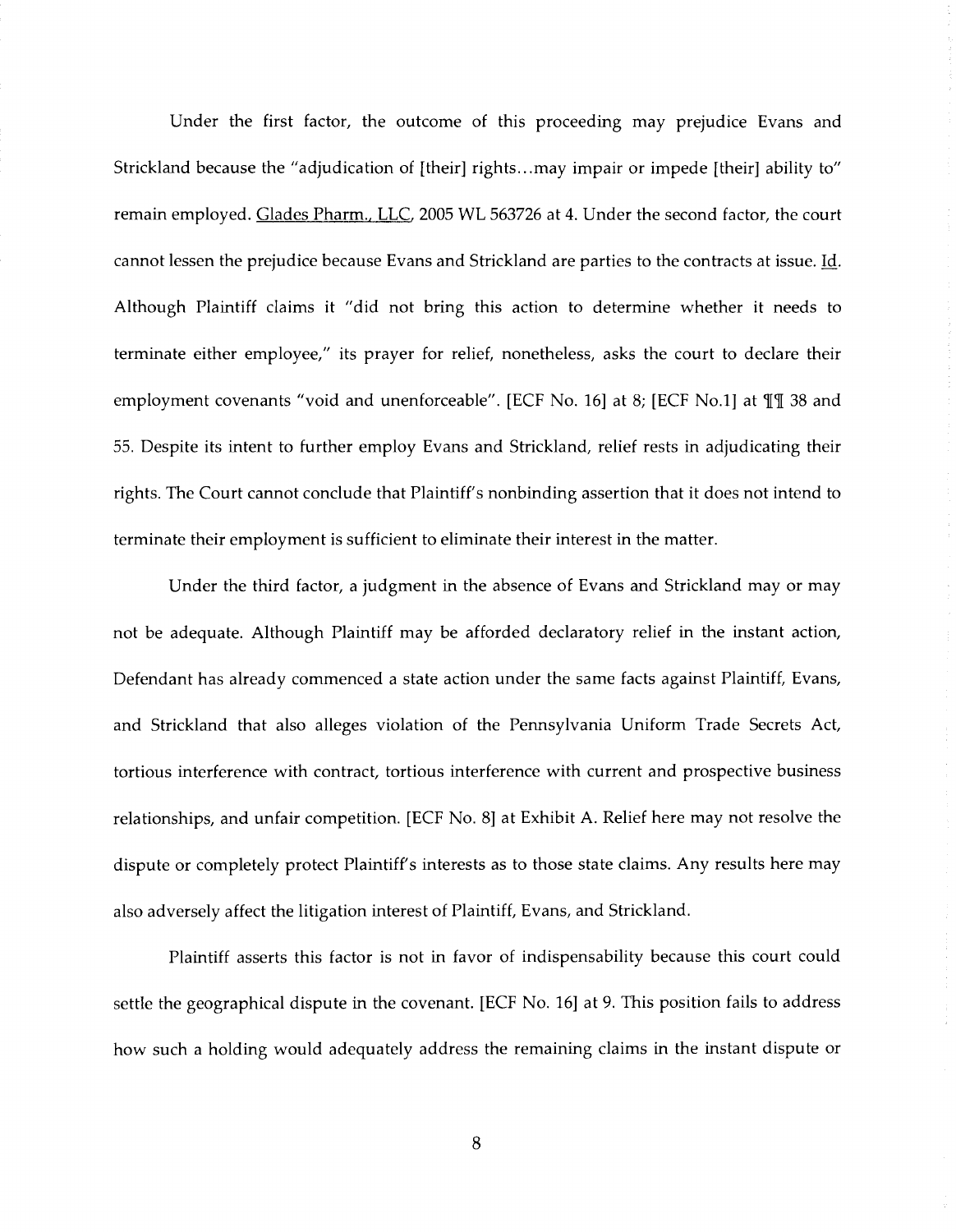related state action in the absence of Evans and Strickland. The third factor, therefore, is neutral as to indispensability.

Under the fourth and final factor, Plaintiff would have an adequate remedy in a Pennsylvania state court. Although Plaintiff alleges Defendant commenced its state action as a litigation tactic, Defendant's cease and desist letters put Plaintiff on notice that these state claims were likely. The tort and breach of contract claims at issue here are well suited for a state forum. Plaintiff asserts it would "lose the right to an unassailably impartial forum." [ECF No. 16] at 9. This position fails to address if the state court would or would not have adequate remedy. The fourth factor, therefore, weighs highly in favor of indispensability of Evans and Strickland. Therefore, the Court finds Strickland and Evans to be indispensable parties, which requires dismissal of the case.

#### Discretionary Jurisdiction Under the Declaratory Judgment Act

Defendant also argues in the alternative that the Court should decline to exercise its jurisdiction over Plaintiff's claim since the only relief sought is a declaratory judgment. Although the Court's conclusion that Strickland and Evans are indispensable parties is sufficient to dismiss the complaint, the Court will discuss Defendant's second argument for the sake of completeness.

Under the Declaratory Judgment Act ("Act"):

[i]n a case of actual controversy within its jurisdiction, ... any court of the United States, upon the filing of an appropriate pleading, may declare the rights and other legal relations of any interested party seeking such declaration, whether or not relief is or could be sought. Any such declaration shall have the force and effect of a final judgment or decree and shall be reviewable as such.

28 U.S.C. § 2201(a).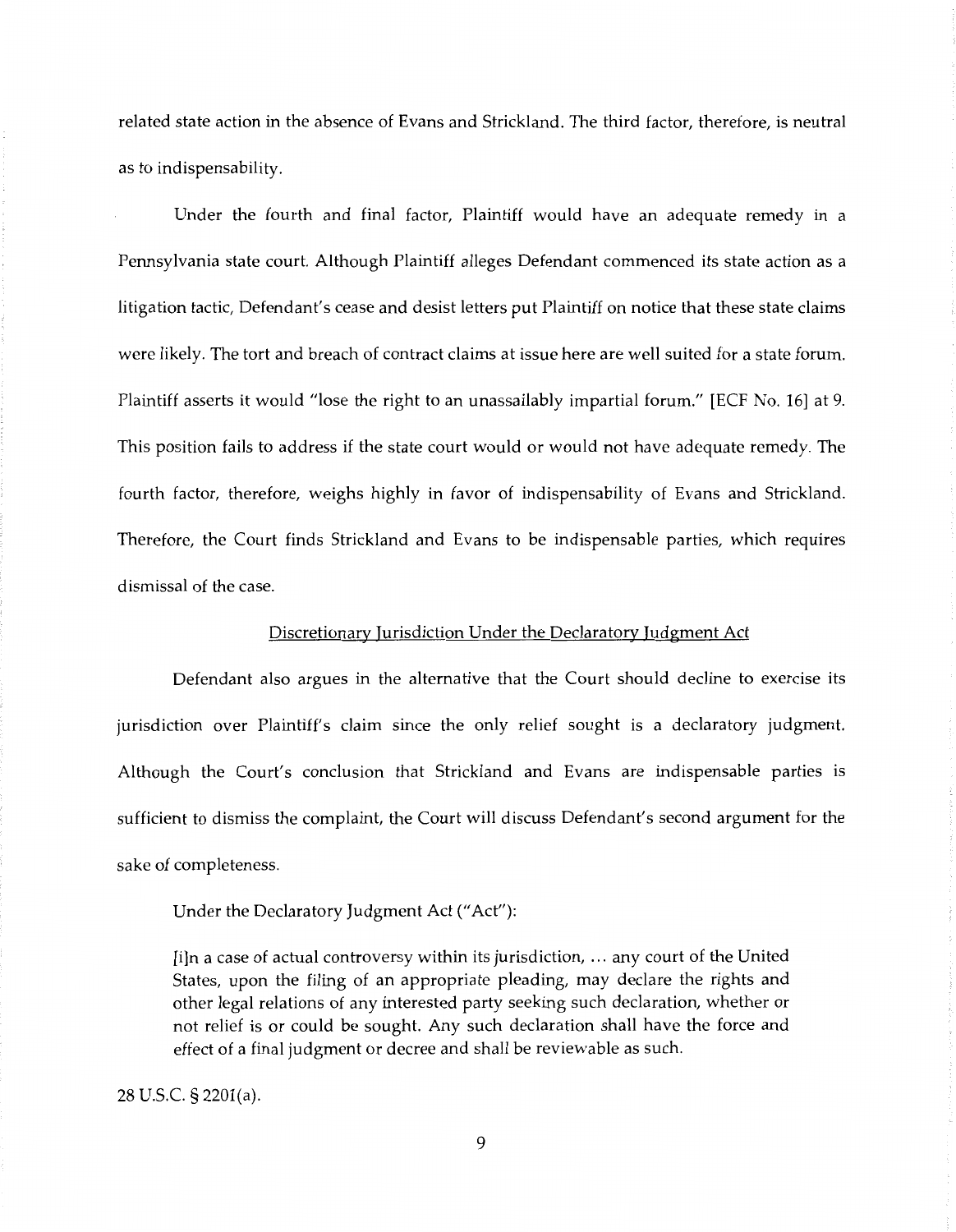The Act is not a mandate but, rather, a discretionary tool which courts can use to exercise jurisdiction. Allstate Ins. Co. v. Seelye, 198 F.Supp.2d 629, 630 (W.D.Pa. 2002). District courts are not required to exercise jurisdiction under the Act unless issues include "federal statutory interpretation, the government's choice of federal forum, an issue of sovereign immunity, or adequacy of the state proceeding." State Auto Ins. Co. v. Summy, 234 F.3d 131, 134 (citing United States v. Commonwealth of Pennsylvania, Dep't of Envtl. Res., 923 F.2d 1071, 1076-79 (3d Cir. 1991)); accord Wilton v. Seven Falls Co., 515 U.S. 277, 287-88 (1995) (holding that the Declaratory Judgment Act affords district courts "unique and substantial discretion in deciding whether to declare the rights of litigants"). Furthermore, the United States Court of Appeals for the Third Circuit has held that "federal courts should hesitate to entertain a declaratory judgment action where the action is restricted to issues of state law." Gula, 84 Fed. App'x 173, 174 (3d Cir. 2003) (citing Summy, 234 F.3d at 134-135).

The issues here involve construing restrictive covenants in an employment contract. Generally, the "interpretation of contracts is a matter of state law." Volt Info. Scis., Inc. v. Bd. of Trustees of Leland Stanford Junior Univ., 489 U.S. 468, 482 (1989) (holding that although "interpretation of contracts is a matter of state law," this generality alone is insufficient when determining whether a state court's contract construction precludes the enforcement of federal rights).

Plaintiff has not alleged claims that would require this court to exercise jurisdiction due to a federal question or federal interest. See Encompass Indem. Co. v. Rutherford, 2012 WL 443355, at \*2 (W.D. Pa. Feb. 10, 2012). An employment contract drafted in Pennsylvania between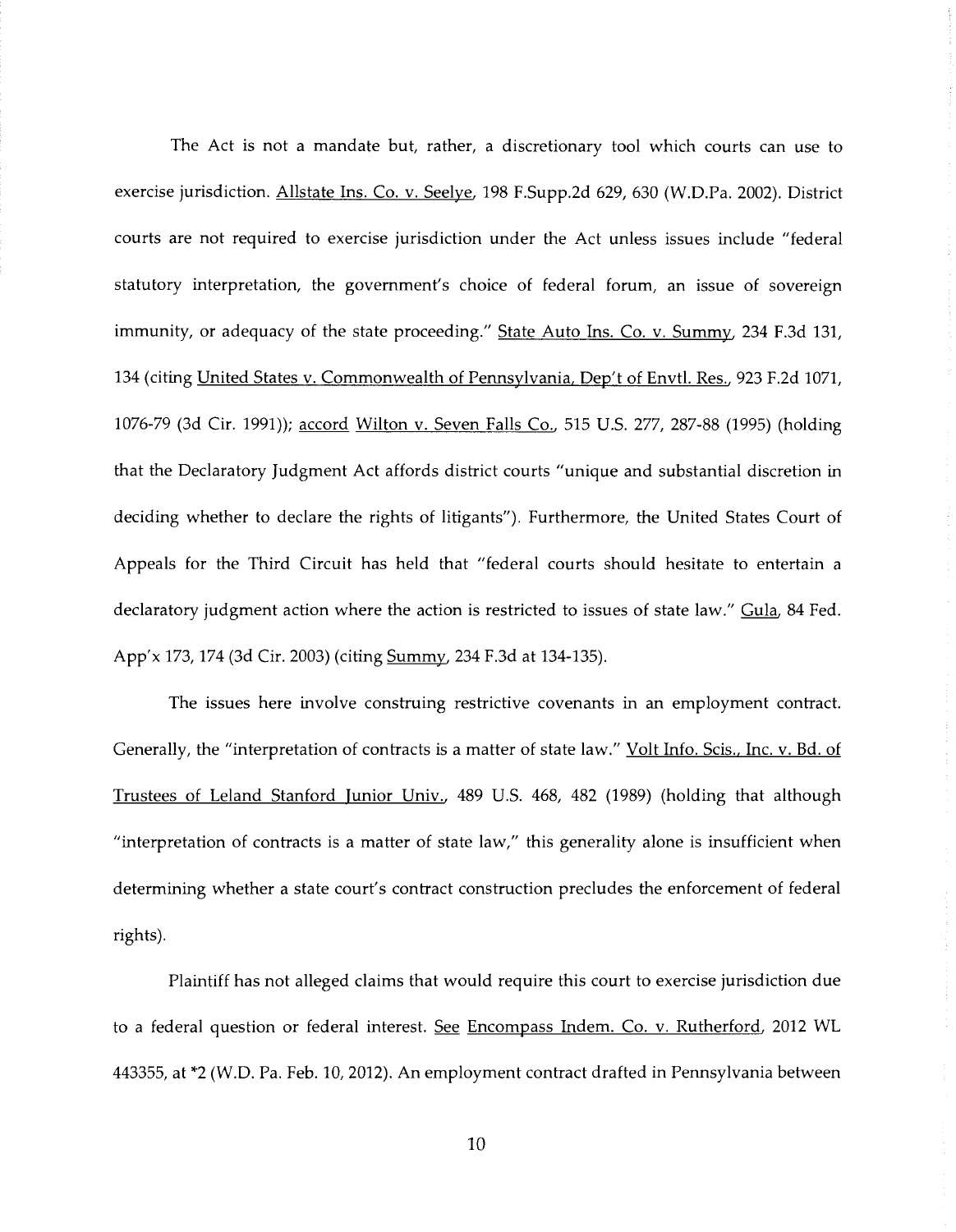a Pennsylvania resident and Pennsylvania company is undoubtedly an issue of state law. The Court agrees with Defendant that the claims presented are narrow. The pending state court action gives Plaintiff and Defendant the opportunity to fully address the contract issues between them. Pennsylvania state courts have an interest in deciding contract enforcement in the state. Ultimately, "the state's interest in determining issues of state law also weighs against exercising jurisdiction in declaratory judgment actions." Id.; Atl. Mut. Ins. Co. v. Gula, 84 Fed. App'x 173, 175 (3d Cir. 2003) (quoting State Auto. Mut. Ins. Co. v. Toure, 2003 WL 22100875 (E.D.Pa. Aug. 7, 2003)). Likewise, the state law surrounding non-compete contracts is fairly well-settled, another factor that often weighs in favor of declining to exercise jurisdiction in a state law declaratory judgment case. See Allstate Property and Cas. Ins. Co. v. Owens, 2011 WL 94412, at \*2 (W.D. Pa. Jan. 11, 2011) (citing Seelve, 198 F.Supp.2d at 631). Accordingly, even if dismissal was not required under FRCP 12(b)(7), the Court would likely decline to exercise its jurisdiction over this state law declaratory judgment action.

## Conclusion

For the foregoing reasons, Defendant's motion to dismiss is **GRANTED** and the complaint will be dismissed without prejudice to the parties' right to fully litigate this matter in state court. An appropriate order follows.